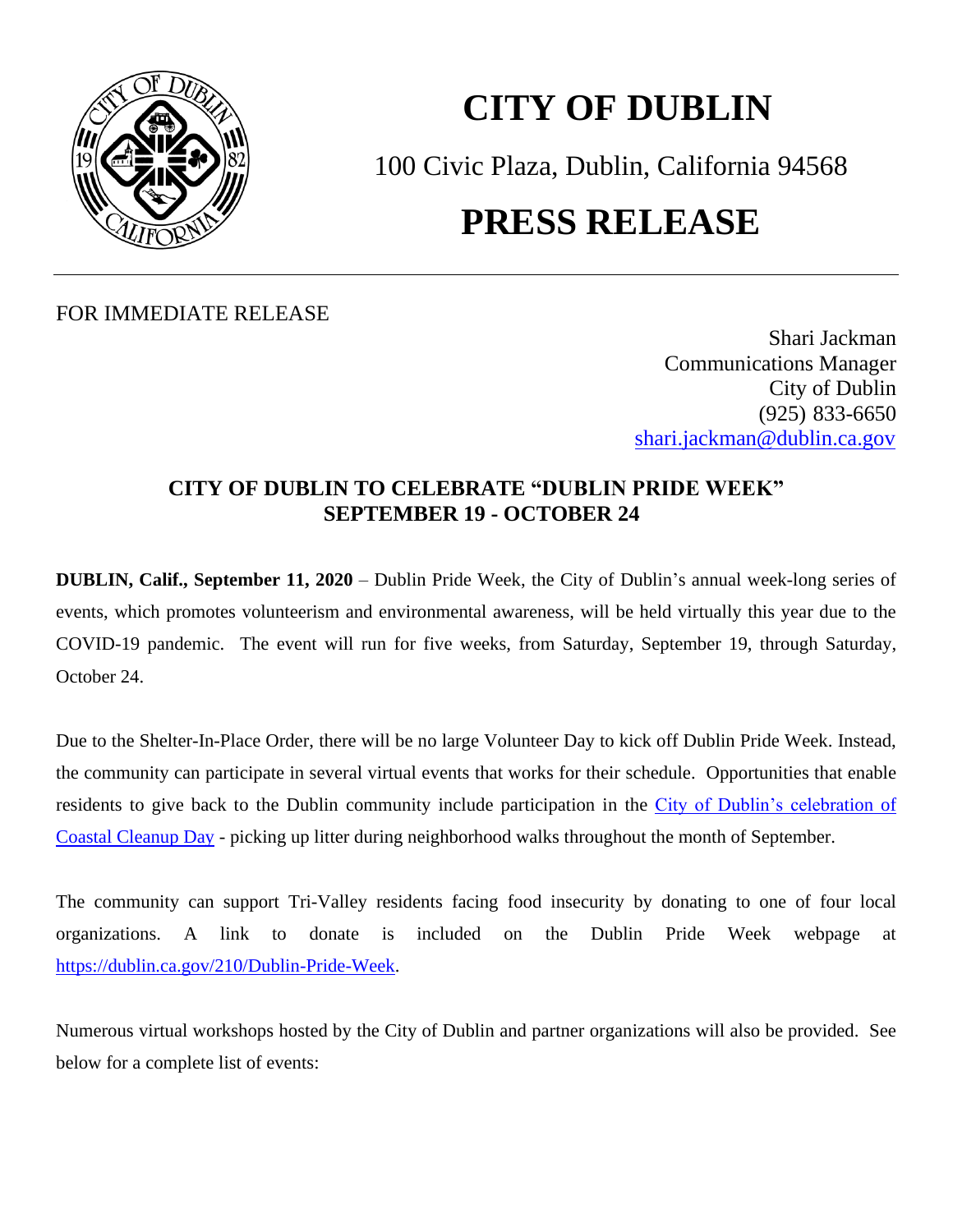# **2020 Events and Activities**

.

The following events and activities will be occurring this year throughout Dublin Pride Week:

#### **Dublin Cleanup 2020 – Protect Our New American Backyard**

*September* Join the [City of Dublin's celebration of Coastal Cleanup Day](https://dublin.ca.gov/993/Coastal-Cleanup-2020) by picking up litter as you go on your neighborhood walks. Wear gloves, carry a trash bag, and report your cleanup by recording data on the [CleanSwell](https://oceanconservancy.org/trash-free-seas/international-coastal-cleanup/cleanswell/) app. Visit <https://www.dublin.ca.gov/993/Coastal-Cleanup-2020> for details.

#### **Virtual Bike Workshops**

#### *September and October*

Increase your knowledge and comfort in biking for transportation or recreation. Visit <https://bikeeastbay.org/Education> for a complete calendar of classes and registration information.

# **Make Soup Not Waste – A Virtual Food Waste Prevention Cooking Workshop**

*September 19, 10:30-12:30 a.m.*

Tie on your apron, grab your knife and vegetables, and join Anne-Marie Bonneau, aka the Zero-Waste Chef, as we make soup together with what we find in our refrigerators. No two pots will be the same! Learn additional strategies to prevent food waste in this interactive workshop. Register at [https://make-soup-not](https://make-soup-not-waste.eventbrite.com/)[waste.eventbrite.com.](https://make-soup-not-waste.eventbrite.com/)

#### **Virtual Food Drive**

*September 19-October 26*

Donate to one of four organizations helping feed Tri-Valley residents who face food insecurity. The need is now greater than ever. Any amount helps! Visit dublinprideweek.com for a link to donate to Alameda County Food Bank, Children's Emergency Food Bank, Open Heart Kitchen, and Senior Support Program of the Tri-Valley.

#### **[Bike to Wherever Day](https://bikeeastbay.org/events/bike-wherever-day-2020)**

#### *September 24*

Bike to Work Day is back on September 24 as Bike to Wherever Day! [Pledge to ride](http://bikeeastbay.org/btwd) and get your map of (contact-free) energizer stations for the big day; a digital goody bag; and self-guided rides to celebrate. Get all the details: [BikeEastBay.org/BTWD](http://bikeeastbay.org/btwd)

#### **Workshops on Discounted Solar and Backup Battery Storage Programs**

*September 24- October 21* (See below for specific dates and times.) [Resilient Home](https://nam04.safelinks.protection.outlook.com/?url=https%3A%2F%2Furldefense.proofpoint.com%2Fv2%2Furl%3Fu%3Dhttps-3A__ebce.org_resilient-2Dhome_%26d%3DDwMFAg%26c%3D6ZboKdJzR8nZOqwBjhPnCw%26r%3DdyCzuLDxAs4JI1VqUXfOq2lShFXrYfJsONGPOSDdmCY%26m%3DT6CQVKFiapoqV38hE0Mb0w8NLv6Se3u4r0iUBclPbVY%26s%3D7iEmi6FAF7dLBpsDx4pAaj6Qymv5RU5pDdzVthEwn1o%26e%3D&data=01%7C01%7CRebecca.Parnes%40dublin.ca.gov%7Cd6ae0effdbec4c5df1c308d855c8a928%7Cdf5ae3f9dd3c45ebb10ab1406e0aed6f%7C0&sdata=IYwcRXqX%2BjdikXlPOnFn3yhQkX0d3AMwscZcuNpLSZ0%3D&reserved=0)

East Bay Community Energy (EBCE), our local community choice energy provider, launched the Resilient [Home](https://nam04.safelinks.protection.outlook.com/?url=https%3A%2F%2Furldefense.proofpoint.com%2Fv2%2Furl%3Fu%3Dhttps-3A__ebce.org_resilient-2Dhome_%26d%3DDwMFAg%26c%3D6ZboKdJzR8nZOqwBjhPnCw%26r%3DdyCzuLDxAs4JI1VqUXfOq2lShFXrYfJsONGPOSDdmCY%26m%3DT6CQVKFiapoqV38hE0Mb0w8NLv6Se3u4r0iUBclPbVY%26s%3D7iEmi6FAF7dLBpsDx4pAaj6Qymv5RU5pDdzVthEwn1o%26e%3D&data=01%7C01%7CRebecca.Parnes%40dublin.ca.gov%7Cd6ae0effdbec4c5df1c308d855c8a928%7Cdf5ae3f9dd3c45ebb10ab1406e0aed6f%7C0&sdata=IYwcRXqX%2BjdikXlPOnFn3yhQkX0d3AMwscZcuNpLSZ0%3D&reserved=0) program to serve its customers in Alameda County. EBCE has partnered with SunRun to provide prenegotiated pricing for rooftop solar, with or without battery storage. Resilient Home offers an additional \$1250 incentive if homeowners enroll their battery with EBCE, sharing power during peak times when there isn't an outage. [Sign up today](https://nam04.safelinks.protection.outlook.com/?url=https%3A%2F%2Furldefense.proofpoint.com%2Fv2%2Furl%3Fu%3Dhttps-3A__ebce.org_resilient-2Dhome_%26d%3DDwMFAg%26c%3D6ZboKdJzR8nZOqwBjhPnCw%26r%3DdyCzuLDxAs4JI1VqUXfOq2lShFXrYfJsONGPOSDdmCY%26m%3DT6CQVKFiapoqV38hE0Mb0w8NLv6Se3u4r0iUBclPbVY%26s%3D7iEmi6FAF7dLBpsDx4pAaj6Qymv5RU5pDdzVthEwn1o%26e%3D&data=01%7C01%7CRebecca.Parnes%40dublin.ca.gov%7Cd6ae0effdbec4c5df1c308d855c8a928%7Cdf5ae3f9dd3c45ebb10ab1406e0aed6f%7C0&sdata=IYwcRXqX%2BjdikXlPOnFn3yhQkX0d3AMwscZcuNpLSZ0%3D&reserved=0) and learn more at upcoming webinars on [September 24](https://nam04.safelinks.protection.outlook.com/?url=https%3A%2F%2Furldefense.proofpoint.com%2Fv2%2Furl%3Fu%3Dhttps-3A__www.eventbrite.com_e_virtual-2Dworkshop-2Don-2Debces-2Dnew-2Dincentive-2Dfor-2Dhome-2Dsolar-2Dbattery-2Dbackup-2Dtickets-2D118698148357%26d%3DDwMFAg%26c%3D6ZboKdJzR8nZOqwBjhPnCw%26r%3DdyCzuLDxAs4JI1VqUXfOq2lShFXrYfJsONGPOSDdmCY%26m%3DT6CQVKFiapoqV38hE0Mb0w8NLv6Se3u4r0iUBclPbVY%26s%3DOWcj6B4v0nSCzCvnqzJ2bgELHaASeiCTjLs5v6_NO7M%26e%3D&data=01%7C01%7CRebecca.Parnes%40dublin.ca.gov%7Cd6ae0effdbec4c5df1c308d855c8a928%7Cdf5ae3f9dd3c45ebb10ab1406e0aed6f%7C0&sdata=qmevU%2FQQHYIuCd%2FEKHi9w9gTskVMwEqzkfYUvWWrXQs%3D&reserved=0) (6:00 - 7:00 p.m.); [September 29](https://nam04.safelinks.protection.outlook.com/?url=https%3A%2F%2Furldefense.proofpoint.com%2Fv2%2Furl%3Fu%3Dhttps-3A__www.eventbrite.com_e_virtual-2Dworkshop-2Don-2Debces-2Dnew-2Dincentive-2Dfor-2Dhome-2Dsolar-2Dbattery-2Dbackup-2Dtickets-2D118700878523%26d%3DDwMFAg%26c%3D6ZboKdJzR8nZOqwBjhPnCw%26r%3DdyCzuLDxAs4JI1VqUXfOq2lShFXrYfJsONGPOSDdmCY%26m%3DT6CQVKFiapoqV38hE0Mb0w8NLv6Se3u4r0iUBclPbVY%26s%3DiSRJ6DXujPqPWT4D3QDloNAAeOlpDVKG2iK8SZrx008%26e%3D&data=01%7C01%7CRebecca.Parnes%40dublin.ca.gov%7Cd6ae0effdbec4c5df1c308d855c8a928%7Cdf5ae3f9dd3c45ebb10ab1406e0aed6f%7C0&sdata=6gezUhG6mketnxCiQuZNAEJWEM73Q7GT4oa1mpCTs80%3D&reserved=0) (noon - 1:00 p.m.), or [September 30](https://nam04.safelinks.protection.outlook.com/?url=https%3A%2F%2Furldefense.proofpoint.com%2Fv2%2Furl%3Fu%3Dhttps-3A__www.eventbrite.com_e_virtual-2Dworkshop-2Don-2Debces-2Dnew-2Dincentive-2Dfor-2Dhome-2Dsolar-2Dbattery-2Dbackup-2Dtickets-2D118702033979%26d%3DDwMFAg%26c%3D6ZboKdJzR8nZOqwBjhPnCw%26r%3DdyCzuLDxAs4JI1VqUXfOq2lShFXrYfJsONGPOSDdmCY%26m%3DT6CQVKFiapoqV38hE0Mb0w8NLv6Se3u4r0iUBclPbVY%26s%3DCltg3PoWoYFcVjslB5d4shC9LHteO6v4x7Oogdc2fek%26e%3D&data=01%7C01%7CRebecca.Parnes%40dublin.ca.gov%7Cd6ae0effdbec4c5df1c308d855c8a928%7Cdf5ae3f9dd3c45ebb10ab1406e0aed6f%7C0&sdata=HFDwQED%2B9g1m%2BJOnfULyEe%2FQT0XDwjTOKsC8x%2FCDQkI%3D&reserved=0) (6:00 – 7:00 p.m.).